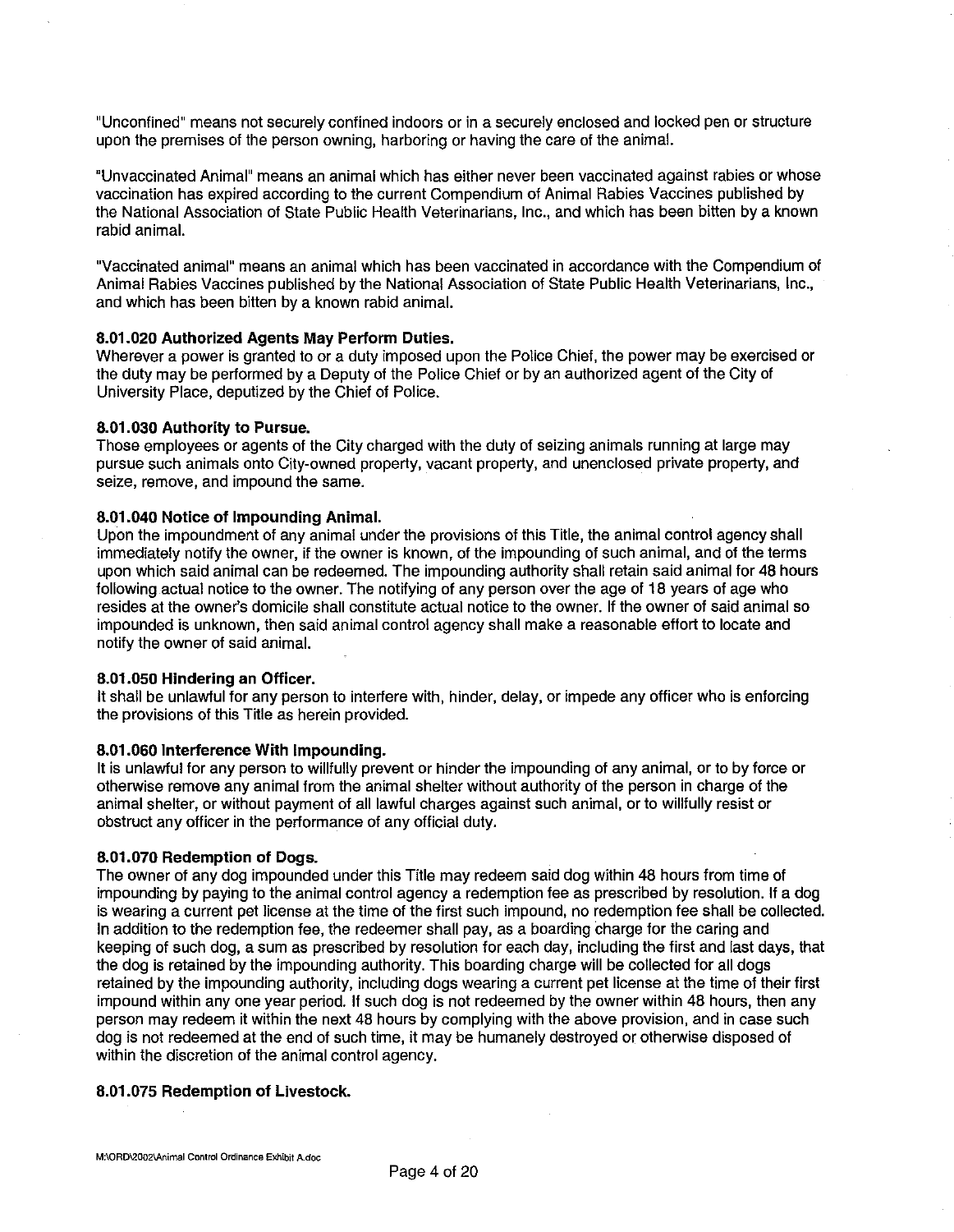The owner of livestock impounded under this Title may redeem said livestock within 48 hours from time of impounding by paying to the impounding authority a redemption fee as prescribed by resolution per animal for small livestock (i.e., goats, sheep, swine, ostriches, rhea, emu, etc.) and a redemption fee as prescribed by resolution per animal for larger livestock (i.e., cattle, horses, mules, llamas, etc.). In addition, the cost of a private livestock hauler, if one is used, is to be paid at the time of redemption. In addition to the redemption fee, the redeemer shall pay, as a boarding charge for the caring and keeping of such animal, the sum prescribed by resolution for each day, including the first and last days, that the animal is cared for at the impounding authority. The livestock may be cared for by a private boarding facility, in which case that facility's boarding fees shall be paid at the time of redemption.

# **8.01.080 Redemption of Animals Other Than Dogs and Livestock.**

The owner of any animal other than a dog or livestock impounded under the provisions of this Title may redeem it within 48 hours from the time of impounding by paying to the animal control agency a redemption fee as prescribed by resolution. In addition to the redemption fee, the redeemer shall pay, as a boarding charge for the caring and keeping of such animal, the sum prescribed by resolution per day for each day, including the first and last days, that the animal is retained by the impounding authority. If such animal is not redeemed by the owner within 48 hours, it may be humanely destroyed or otherwise disposed of at the discretion of the animal control agency; provided, however, that any animal so impounded less than two months of age, at the discretion of the animal control agency, may be humanely destroyed or otherwise disposed of at any time after impounding. ity, it writen case utar actitity's bustraining tees small of part at this units of redemption.<br> **ORD Redemption of Antimals Other Tham Dogs and Livestock**<br> **OWER of the provisions of this Tille may**<br>
owner of any animal o

# **8.01.085 Mandatory Spay/Neuter for Impounded Dogs and Cats.**

**(A) Mandatory Spay/Neuter.** No unaltered dog or cat that is impounded more than once in any 12-month period may be redeemed by any person until the animal is spayed and neutered. The alteration shall be accomplished by transport of the animal by Humane Society personnel to any duly licensed veterinarian in Pierce County selected by the owner. If no veterinarian is named, the Humane Society shall transport the animal to any duly licensed veterinarian in Pierce County it selects. In all cases, the veterinarian fees shall be paid at the time of redemption.

**(B) Exceptions.** The alteration shall not be required upon a showing of proof of alteration from a licensed veterinarian. The alteration shall not be required if the owner or other person redeeming the animal provides a written statement from a licensed veterinarian stating that the spay or neuter procedure would be harmful to the animal.

# **8.01.090 Conditions of Release.**

The animal control agency is authorized to refuse to release to its owner any animal which has been impounded more than once in a 12-month period unless satisfied that the owner has taken steps that the violation will not occur again. The agency may impose reasonable conditions which must be satisfied by the owner before release of the animal, including conditions assuring that the animal will be confined. Any violation of the conditions of release is unlawful and shall constitute a violation pursuant to Chapter 1.20 UPMC.

# **8.01.095 Injured or Diseased Animals.**

Any animal suffering from serious injury or disease may be humanely destroyed by the animal control agency; provided, that the animal control agency shall immediately notify the owner, if the owner is known, and if the owner is unknown, make a reasonable effort to locate and notify the owner.

# **8.01.100 Duties Upon Injury or Death to an Animal.**

The operator of a vehicle involved in an accident resulting in injury or death to an animal or livestock shall immediately stop the vehicle at or as near to the scene of the accident as possible, and return thereto, and shall give to the owner or other competent person having custody of the animal the name and address of the operator of the vehicle and the registration number of the vehicle involved in the accident. If the owner or other competent person is not the person at the scene of the accident, the operator shall take reasonable steps to locate the owner or custodian of the said animal and shall supply the information herein above required. If the animal is injured to the extent that it requires immediate medical attention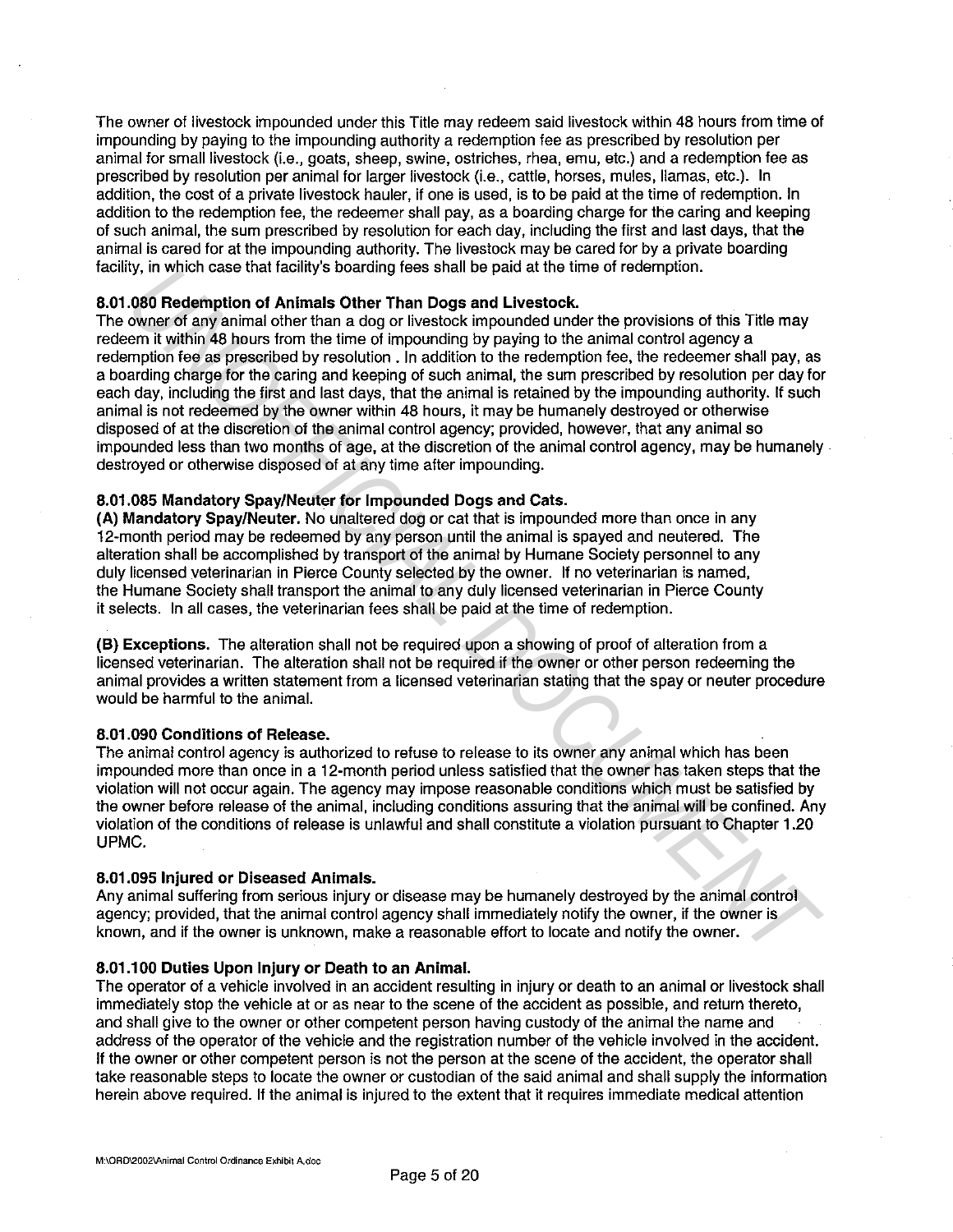and there is no owner or custodian present to look after it, the operator of said vehicle shall immediately report the situation to the University Place Police Department.

# **8.01.110 Poisoning of Animals.**

No person shall place or expose or cause to be placed or exposed in any yard or lot of vacant or enclosed land, or on any exposed place or public place, or on any street, alley, or highway, or other place where the same may be taken internally by a child, person, or by any domestic animal, or fowl, any poisonous substance which, if taken internally, may cause death or serious sickness. The provisions of this Section shall not apply to the killing by poison of any domestic animal, or fowl in a lawful and humane manner by its owner or by a duly authorized agent of such owner or by a person acting pursuant to instructions from a duly constituted public authority.

## **8.01.120 Abatement of Nuisances.**

Any person convicted of a misdemeanor for violating any of the provisions of this Chapter in the keeping or maintenance of any nuisance as described in Chapter 8.05.090 shall, in addition to any fine or imprisonment imposed by the Court in such action, be ordered to forthwith abate and remove the nuisance; and if the same is not done by the offender within 24 hours, the same shall be abated and removed under the direction the officer authorized by the order of said Court, which order of abatement shall be entered upon the docket of the Court and made a part of the judgment in the action. Any such person shall be liable for all costs and expenses of abating the same when the nuisance has been abated by any officer of the City of University Place or the animal control agency of the City of University Place, which costs and expenses shall be taxed as part of the costs of the prosecution against the party, liable to be recovered as other costs are recovered; and in all cases where the officer is authorized by the Court, shall abate any nuisance and he/she shall keep an account of all expenses attending the abatement; and in addition to other powers herein given to collect the costs and expenses, the City of University Place may bring suit for the same in any Court of competent jurisdiction against the person keeping or maintaining the nuisance so abated. Security similar total apply to the sulting by person in any otherstore aliminal, or towin in a kwinta number of the statement of the teaming in the provision of the Distamental or the proposition of the control of the con

#### **8.01.130 Human Society Adoptions.**

**(A) Mandatory Spay/Neuter.** No unaltered dog or cat that is otherwise eligible to be adopted from the Humane Society may be adopted by any person unless the animal is spayed or neutered. In all cases, the veterinarian fees shall be paid by the prospective owner. Any adopted, unaltered dog or cat shall be subject to impoundment.

**(B) Exceptions.** The alteration shall not be required upon a showing of proof of alteration from a licensed veterinarian. The alteration shall not be required if the owner or other person redeeming the animal provides a written statement from a licensed veterinarian stating that the spay or neuter procedure would be harmful to the animal.

## **8.01.200 Penalty for Violation.**

A person who violates any of the provisions of Chapters 8.01.050, 8.01.060, 8.01.100, and 8.01.110 of this Chapter shall, upon conviction thereof, be found guilty of a misdemeanor.

## **8.01.210 Severability.**

If any provision of this Title or its application to any person or circumstances are held to be invalid, the remainder of this Title or the application of the provisions to other persons or circumstances shall not be affected.

**Chapter 8.05 ANIMAL CONTROL Sections: 8.05.010 Animals at Large on Public Grounds. 8.05.020 Animals at Large on Private Property. 8.05.025 Poultry Running at Large. 8.05.030 Confinement of Female Dogs and Cats in Heat. 8.05.035 Livestock at Large.**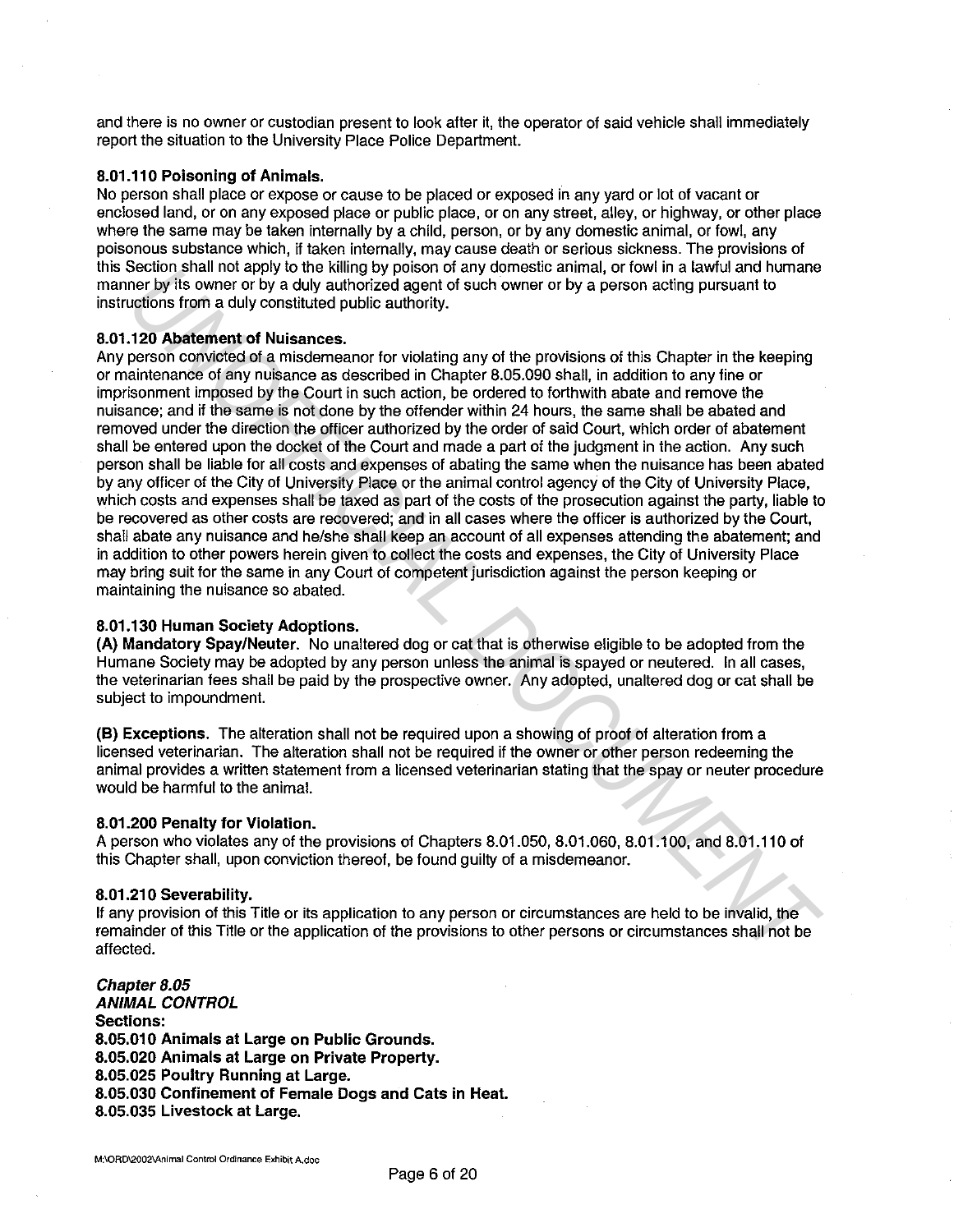**8.05.040 Dogs Chasing Vehicles on Public Roads.** 

**8.05.045 Confinement of an Animal in a Motor Vehicle.** 

**8.05.050 Dogs Jumping and/or Threatening Pedestrians.** 

**8.05.070 Animals Injuring Humans, Domestic Animals, or Livestock - Gross Misdemeanor.** 

**8.05.080 Animals Injuring Private and Public Property· Misdemeanor.** 

**8.05.090 Public Disturbance Noise and Public Nuisance Noise Made by an Animal.** 

**8.05.095 Sale or Transfer of Animals in Public Places Prohibited.** 

**8.05.100 Violations • Civil Infractions.** 

# **8.05.010 Animals at Large on Public Grounds.**

It is unlawful for the owner or person having control or custody of any animal to allow such animal to be at large in any park, or to enter any public beach, pond, fountain, or stream therein, or upon any public playground or school ground or in any public building. Any animal entering or trespassing upon such property may be seized and impounded.

# **8.05.020 Animals at Large on Private Property.**

It is unlawful for the owner or person having control or custody of any animal to allow such animal to enter or trespass upon private property without the express permission of the owner or caretaker of such property. Any such animal may be seized and impounded.

# **8.05.025 Poultry Running at Large.**

It shall be unlawful for any person owning or having the charge and control of any chickens, geese, ducks, or other domestic fowl to allow such poultry to enter or trespass upon private property without the express permission of the owner or caretaker of such property. Any such fowl may be seized and impounded.

# **8.05.030 Confinement of Female Dogs and Cats in Heat.**

Every female dog and cat in heat shall be confined in a building or secure enclosure in such a manner that such female dog or cat cannot come into contact with a male of the species, except for planned breeding. It is unlawful for any person having control or custody of a dog or cat in heat to allow such animal to be unconfined. Any dog or cat not so confined when in heat, whether or not such dog or cat is licensed, may be seized and impounded, and will be subject to mandatory spaying in accordance with the process in UPMC 8.01.085. **O10 Animals at Large on Public Grounds.**<br> **Unitary** in the the owner or person having control or custody of any animal to allow such animal to the original in the unitary information in the animal point of the sphot and i

# **8.05.035 Livestock at Large.**

No person owning or in control of any livestock is to allow such livestock to enter or trespass upon private property without the express permission of the owner or caretaker of such property. No person owning or in control of any livestock is to allow such livestock to enter or trespass upon public property, with the exception of public streets and rights-of-way, without the express permission of the owner.

# **8.05.040 Dogs Chasing Vehicles on Public Roads.**

It is unlawful for the owner or other person having control of any dog to allow such dog to chase, run after, or jump at vehicles lawfully using the public road, street, avenues, alleys, and ways. Any such dog may be seized and impounded.

# **8.05.045 Confinement of an Animal in a Motor Vehicle.**

No owner or person shall confine any animal in a motor vehicle in such a manner that places the animal in a life- or health-threatening situation by exposure to a prolonged period of extreme heat or cold, without proper ventilation or other protection from the extreme temperature. An animal control officer or law enforcement officer who reasonably believes that an animal is in imminent danger due to exposure to extreme temperatures may take reasonable steps to protect the animal including impounding the animal by removing the animal from the vehicle.

# **8.05.050 Dogs Jumping and/or Threatening Pedestrians.**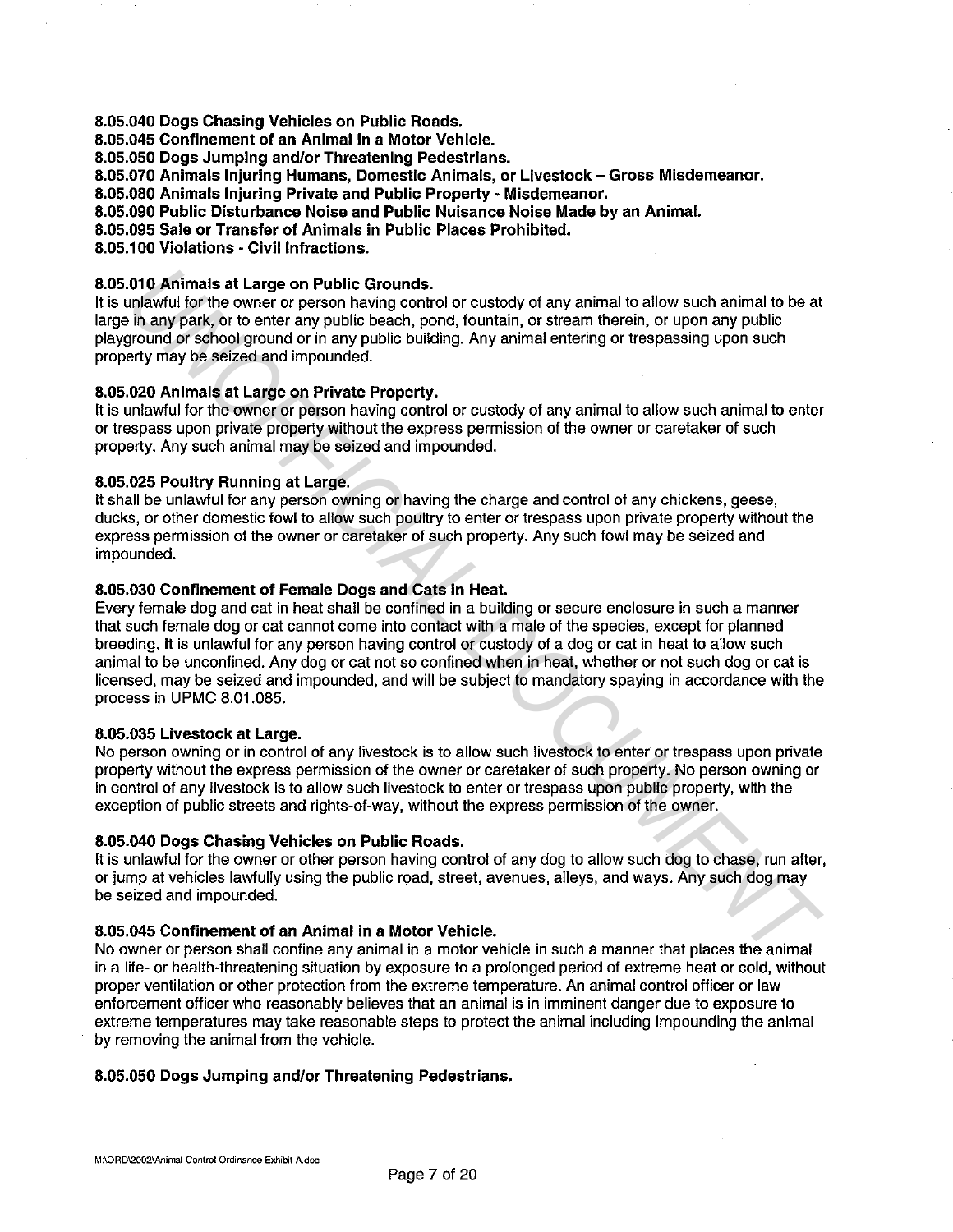It is unlawful for the owner or other person having control of any dog to allow such dog to frequently or habitually snarl at, growl at, jump upon, or threaten persons upon the public sidewalks, roads, streets, alleys, or public places. Any such dog may be seized and impounded.

## **8.05.070 Animals Injuring Humans, Domestic Animals, or Livestock - Gross Misdemeanor.**

It is unlawful for the owner or other person having control or custody of any animal to allow such animal to cause injury to a human, domestic animal, or livestock which is acting in a lawful manner. Any such animal may be seized and impounded. Any violation of this Section is a gross misdemeanor with a maximum penalty of 365 days in jail and/or a \$5,000.00 fine.

## **8.05.080 Animals Injuring Private and Public Property - Misdemeanor.**

It is unlawful for the owner or other person having control or custody of any animal to allow such animal to damage or destroy any property or thing of value upon the private property of another, or upon any public property. Any such animal may be seized and impounded. Any violation of this Section is a misdemeanor with a maximum penalty of 90 days in jail and/or a \$1,000.00 fine.

#### **8.05.090 Habitually Noisy Animal - Civil Violation.**

It is unlawful for the owner or other person having control or custody of any animal to allow such animal to habitually howl, yelp, bark, or make other noises which unreasonably disturb another person. Allowing an animal to habitually howl, yelp, bark or make other noises which unreasonably disturb another person shall carry a minimum penalty of \$100.00 and a maximum penalty of \$250.00. In addition to any such fine, the hearing examiner may declare the animal a nuisance, order that it be confined or impounded, declare the necessary measures which the owner must comply with to confine the animal, and impose on the owner or custodian of the animal all expenses of impoundment, including shelter, food, and veterinary expenses. imum penalty of 365 days in jail and/or a \$5,000.00 tine.<br> **U080 Animals highligh Private and Public Property - Misdemeanor.**<br> **University of the property of this property of the property of any animal to allow such animal** 

Upon receipt of a complaint of a noisy animal, the animal control officer shall notify the owner or custodian in writing of the nature of the complaint. If there is a second complaint within a three-month period, the animal control officer shall issue a Notice of Civil Violation. The notice shall be served on the owner or custodian in person or by certified mail. The notice shall state:

- 1. The description of the animal or animals.
- 2. The name and address of the animal's owner or custodian.
- 3. The number of complaints received within a three-month period.
- 4. The date and time of each such complaint.
- 5. The substance of each complaint.
- 6. The range of penalties which may be imposed.
- 7. The date, time and place of the hearing before the University Place Hearing Examiner.

At the hearing the City shall have the burden of proving by a preponderance of the evidence that the animal or animals habitually howl, yelp, bark, or make other noises which unreasonably disturb another person. The decision of the Hearing Examiner may be appealed to Superior Court within 21 days after it is issued.

#### **8.05.095 Sale or Transfer of Animals in Public Places Prohibited.**

It is unlawful to sell, barter or otherwise transfer for the purpose of changing ownership any animal in an area open to the public unless such activity is licensed pursuant to Chapter 8.10 of the University Place Municipal Code.

#### **8.05.100 Violations - Civil Infraction.**

Unless specifically designated in this Title as a gross misdemeanor or misdemeanor, any violation of this Title is unlawful and shall constitute a violation pursuant to Chapter 1.20 UPMC. Such penalty is in addition to any other remedies or penalties specifically provided in this Title. For each act herein prohibited of a continuing nature, each day shall be considered a separate offense.

## **Chapter 8.10 LICENSING OF DOGS AND CATS**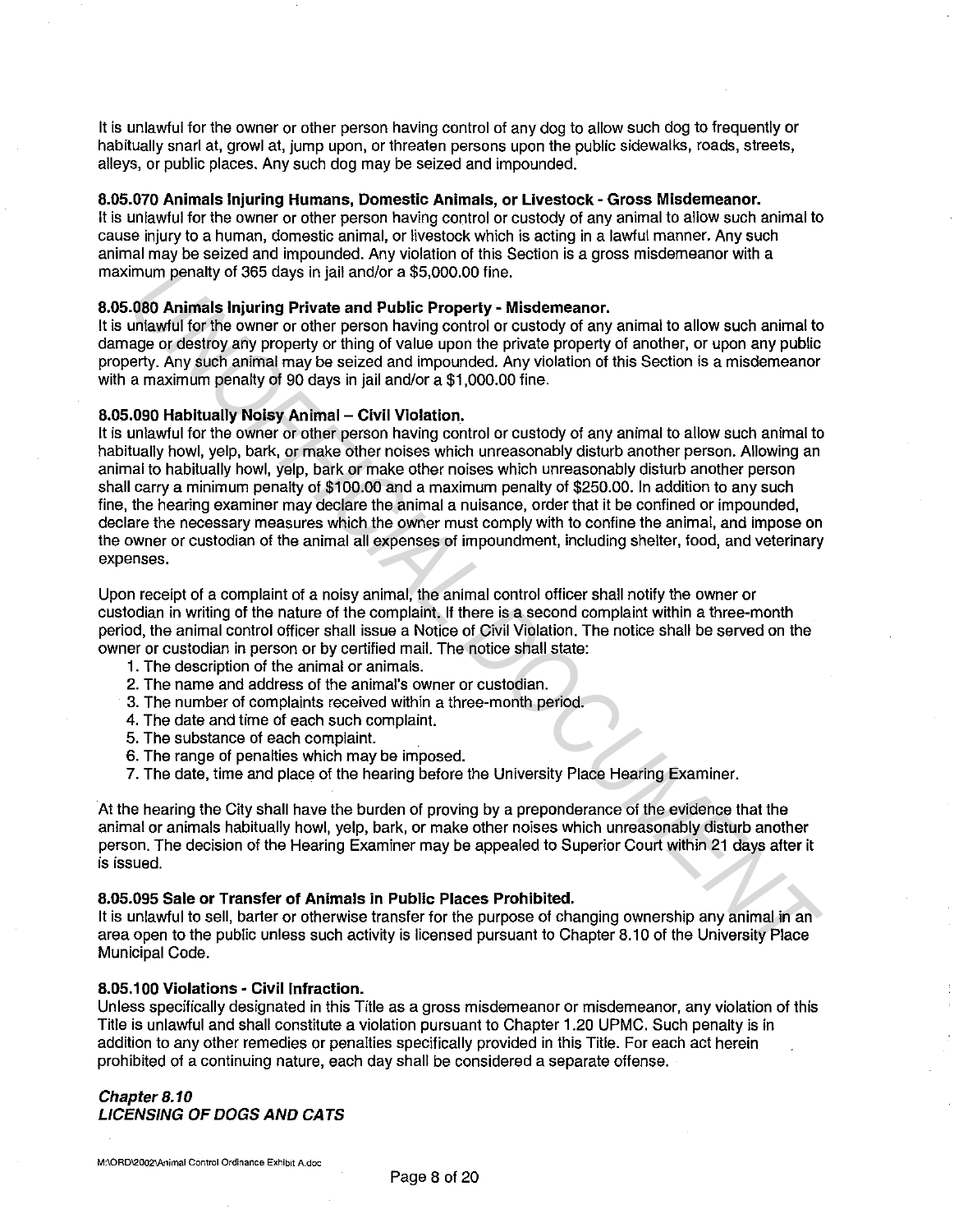# **Sections: 8.10.01 o License Required. 8.10.020 Purchase of License. 8.10.030 Fees. 8.10.040 Late Payment Penalty. 8.10.050 License Not Transferable. 8.10.060 Dog Bite. 8.10.070 License Violation - Civil Infraction. 8.10.080 Impounding Dogs at Large.**

# **8.10.010 Licenses Required.**

It is unlawful for any person to own, keep, or have control of a dog or cat over the age of eight weeks, whether confined or not, within the corporate boundaries of the City of University Place without having a current license tag attached to the collar or harness which is worn by the dog or cat. Any dog or cat which is off the premises of its owner must have a current license, regardless of its age. If any dog and/or cat which is required to be licensed is found without a current license, it may be seized and impounded by the animal control agency or the law enforcement agency of the City of University Place. Additionally, such seizure and impoundment will not preclude the issuance of a criminal complaint. Hunting dogs, during a controlled hunt, need not wear a license tag. **UND Licenses Required.**<br> **UND Licenses Required.**<br> **UND Licenses Required.**<br> **UND Licenses Required.**<br> **UND Licenses Required.**<br> **UND THE CONDIT COND** ON the corporate boundaries of the City of University Place without ha

# **8.10.020 Purchase of License.**

**(A)** All dog or cat licenses shall be obtained by paying the required license fee as prescribed by resolution or to such other agency as the City authorizes to issue licenses and collect license fees. The license shall remain in force for a period of twelve months from the date of issuance, expiring on the last day of the twelfth month. There is no prorating of any license fee. Renewal licenses will retain the original expiration period whether renewed prior to, on or after their respective renewal month. The applicant shall be furnished with such license and a metal tag. The tag shall be attached to a collar or harness which will be worn by the dog or cat at all times. The shape of the tag shall not be the same two consecutive years.

**(B)** Temporary dog or cat licenses, valid for 90 days, shall be available at no cost for previously unlicensed dogs and cats above the age of eight weeks. Temporary licenses shall be available from the Tacoma-Pierce County Humane Society; licensed kennels and catteries, grooming parlors, pet shops; and veterinary hospitals.

# **8.10.030 Fees.**

The license fees for the ownership, keeping, or having control of dogs and/or cats in the City of University Place shall be prescribed by resolution.

In order to receive the fee advantage for altered dogs and cats, an individual must provide either proof of alteration from a licensed veterinarian or a written statement from a licensed veterinarian that the spay/neuter procedure would be harmful to the animal.

# **8.10.040 Late Payment Penalty.**

**(A)** Any person who fails to obtain a license within 30 days after the license expiration date but before 60 days of the expiration date shall pay a penalty per license as prescribed by resolution. Any person who fails to obtain a license within 60 days of the license expiration date shall pay a penalty per license as prescribed by resolution.

**(B)** No late payment penalty shall be charged on new license applications if:

- 1. The owner submits proof of purchase or acquisition of the animal within the preceding 30 days; or
- 2. The owner has moved into the City within the preceding 30 days; or
- 3. The animal is currently, or has been within the preceding 30 days, under the age which requires a license; or
- 4. The owner purchases the license(s) voluntarily, prior to in person or field contact by animal control personnel; or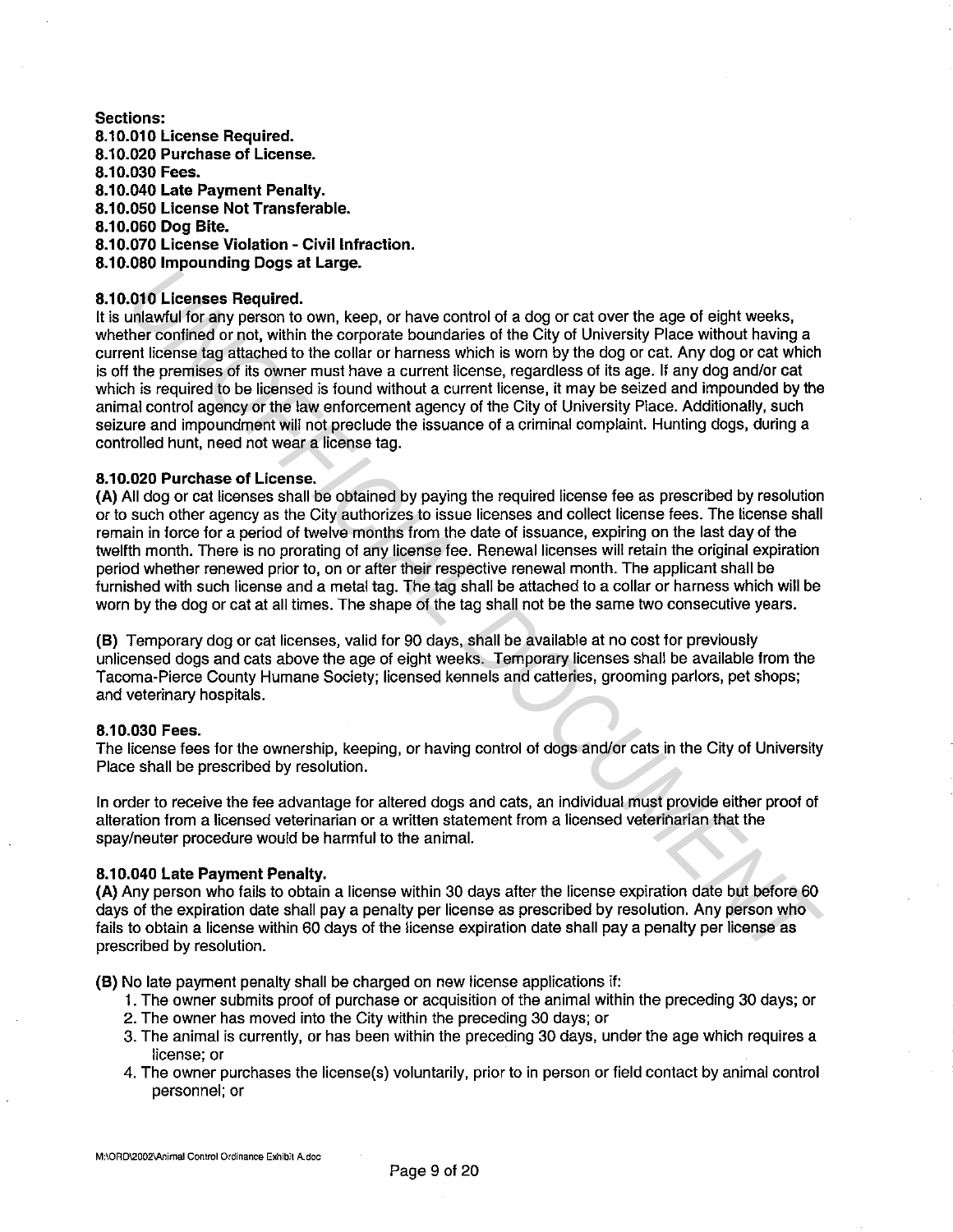5. The owner submits other proof deemed acceptable in the animal control authority's administrative policy.

## **8.10.050 License Not Transferable.**

Dog or cat licenses as provided for in this Chapter shall be nontransferable. A person may use a license for another dog or cat that he/she owns, if the dog or cat for which it was issued is no longer owned by such person. It is unlawful for any person to give, sell, exchange, or otherwise transfer a dog or cat license to another person, even if it is to be used for the same dog or cat for which it was originally issued.

## **8.10.060 Dog Bite.**

It shall be unlawful for any person to keep or harbor any dog which, unprovoked, bites a human being while off the dog owner's property, and the dog may be seized and impounded for the protection of the public. The court may order the dog to be destroyed, if in the court's judgment such dog represents a continuing threat or serious harm to human beings.

## **8.10.070 License Violation - Civil Infraction.**

A person who violates any of the provisions of Chapters 8.10.010, 8.10.020, or 8.10.030 of this Title shall, upon conviction thereof, be found guilty of a misdemeanor with a maximum penalty limited to a fine in an amount not to exceed \$250.00.

## **8.10.080 Impounding Dogs at Large.**

The agency authorized by the City of University Place to enforce animal control laws shall impound dogs constituting the public nuisance described by Chapter 8.05.090. Upon impounding the dogs, the agency shall ascertain whether any of them are licensed, and if so, shall as soon as practicable notify the person to whom the licenses were issued that the dog or dogs have been impounded and can be redeemed. Any dog impounded pursuant to Chapters 8.10.070 through 8.10.100 shall be held 48 hours, during which time any person may redeem it. In case any such dog is not redeemed within 96 hours, it may be humanely destroyed or otherwise disposed of by the impounding agency. The fee for redeeming dogs and/or cats impounded pursuant to Chapters 8.10.070 through 8.10.100 shall be as set forth by resolution.

#### **Chapter 8. 15**

**KENNELS, CATTERIES, GROOMING PARLORS, OR PET SHOPS Sections: 8.15.01 o Purpose. 8.15.020 Exemption. 8.15.030 License Requirement. 8.15.040 Application. 8.15.050 Fees. 8.15.060 License. 8.15.070 Director- Power and Duties. 8.15.080 Advertising Limitations. 8.15.090 License Expiration. 8.15.100 License Renewal. 8.15.110 License Suspension and Revocation. 8.15.120 Appeal of License Suspension or Revocation. 8.15.130 Inspection. 8.15.140 lmpoundment. 8.15.150 Civil Remedy. 8.15.170 Compliance. UNDERED ACTION CONTROL**<br> **UNDERED ACTION CONTENTS AND A CONTROLLAT CONTROLLAT CONTROLLAT CONTROLLAT CONTROLLAT CONTROLLAT CONTROLLAT CONTROLLAT CONTROLLAT CONTROLLAT CONTROLLAT CONTROLLAT CONTROLLAT CONTROLLAT CONTROLLAT** 

#### **8.15.010 Purpose.**

This Chapter is necessary to the peace, health, safety, and welfare of the people in the City of University Place and has as its purpose to provide for the humane care and treatment of animals; to provide for the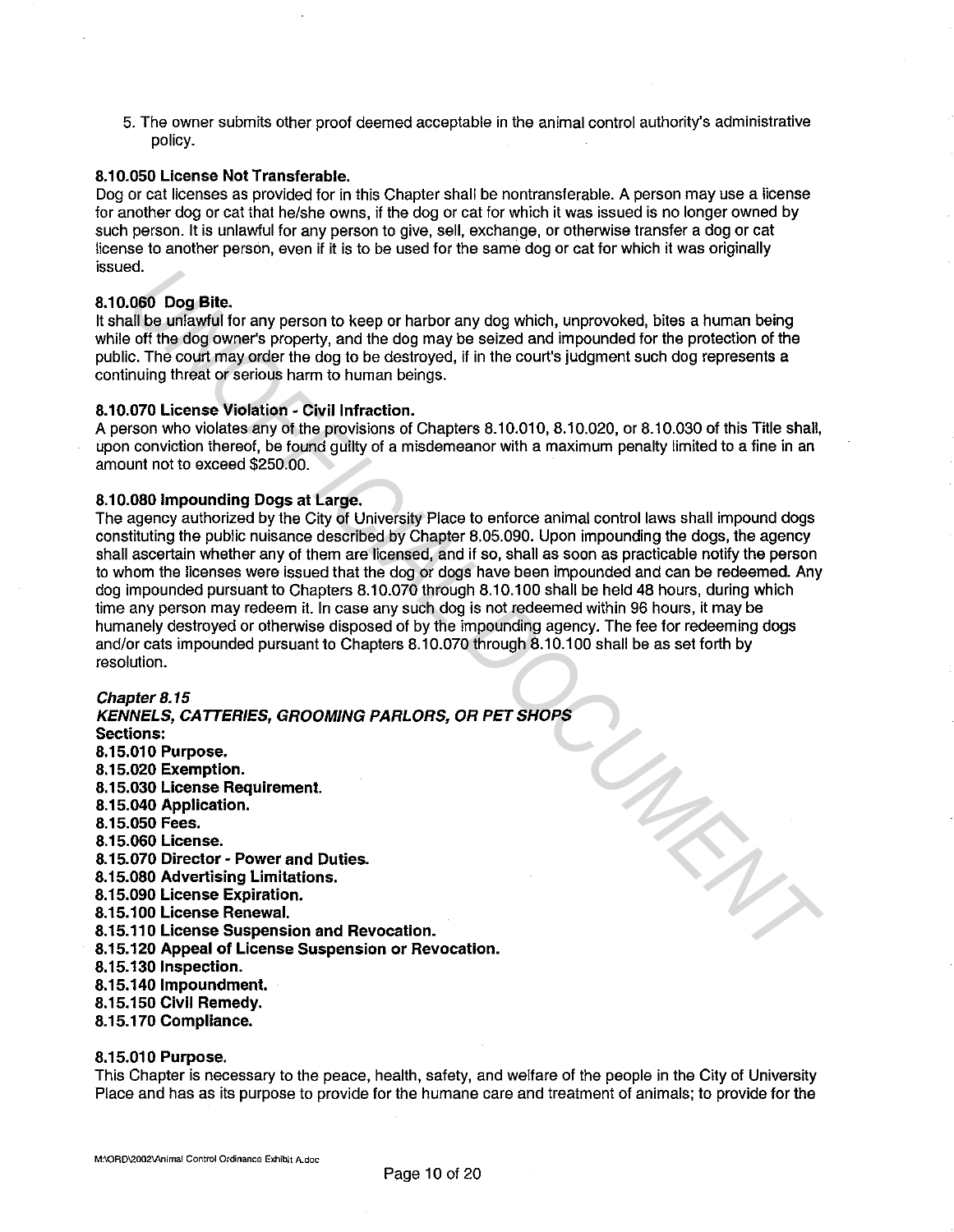control and regulation of facilities and kennels; to prevent nuisances; and to prevent endangerment of the health and safety of the public.

## **8.15.020 Exemption.**

The provisions of this Chapter shall not apply to any facility which is owned, operated, or maintained by any city, county, state, or the federal government for the purpose of maintaining or possessing dogs.

# **8.15.030 License Requirement.**

**(A) License Requirements - Generally.** It shall be unlawful for any person to own, maintain, or have six or more dogs and/or cats, or operate a commercial kennel or cattery, boarding kennel/cattery, foster shelter/kennel/cattery, hobby kennel, grooming parlor, private kennel/cattery, or pet shop, within the City of University Place without an applicable license as provided for by this Chapter. Any person(s) who engages in more than one of the services or maintains more than one of the types of facilities cited in this section shall pay all appropriate license fees as provided in UPMC 8.15.050. Veterinarians shall obtain the required licenses for any service other than one which by law may be performed only by a veterinarian; provided, that no such license shall be required for a veterinarian's possession of animals solely for the purposes of veterinary care. The Tacoma - Pierce County Humane Society is designated by the City of University Place as the animal control authority and is exempt from the licensing requirements of this Chapter. conservation of the split of the mail of the thermatic of the behavior of the properties and the properties and the properties of the split of the conservation of the splitter of the splitter of the splitter of the splitte

**(B) Transfer of License.** If there is any change in ownership of any commercial kennel or cattery, boarding kennel/cattery, foster shelter/kennel/cattery, hobby kennel/cattery grooming parlor, private kennel/cattery or pet shop, the new owner may have the current permit transferred to his or her name upon the payment of a transfer fee as prescribed by resolution and upon the approval of the Tacoma - Pierce County Humane Society. The transfer will be deemed approved if not rejected within 30 days from the date of the application.

**(C) Grounds for Denial.** A permit or license may be denied for the following causes:

- 1. Conviction by the applicant of cruelty to animals.
- 2. Withholding or falsifying any information on the application.

**(D) Renewal.** Upon compliance with Chapter 8.15.040 and the tender of any fees required by Chapter 8.15.050, the Tacoma - Pierce County Humane Society shall issue a renewal license, and the applicant for such license shall post such license in a conspicuous place upon the premise. A penalty fee of 100 percent of the license fee shall be assessed if the license application is not submitted by March 31. Payment of this penalty shall not preclude the imposition of penalties prescribed in Chapter 8.15.170.

**(E) License - Required Information.** Every license shall state on its face the name of the owner and operator of the animal facility, the address, the maximum number of animals which can be kept in the facility at any one time, and the expiration date of the license. The number of animals which can be kept in the facility at any one time shall be determined by the Director or agent of the Tacoma - Pierce County Humane Society who inspected the premises, and may be modified by the Director from time to time if the facility conditions change. The location of any kennel shall not be changed without prior permission of the Director and such permission will be granted only after appropriate inspections have been conducted.

**(F) Records - Duty to Maintain.** Every licensed person shall maintain records for three years (current year and past two years) on dogs and/or cats. Said records shall contain a list of the names and addresses of persons from whom animals are received and to whom animals are sold, traded, given away, or groomed. All animal transactions shall be listed on the records and these records shall be made available for inspection by the Director and/or agent of the Tacoma - Pierce County Humane Society at all reasonable times for a specific reason.

#### **8.15.040 Application.**

**(A) Application - Generally.** Application for a permit to establish a new license under the provisions of this Chapter may be made at any time.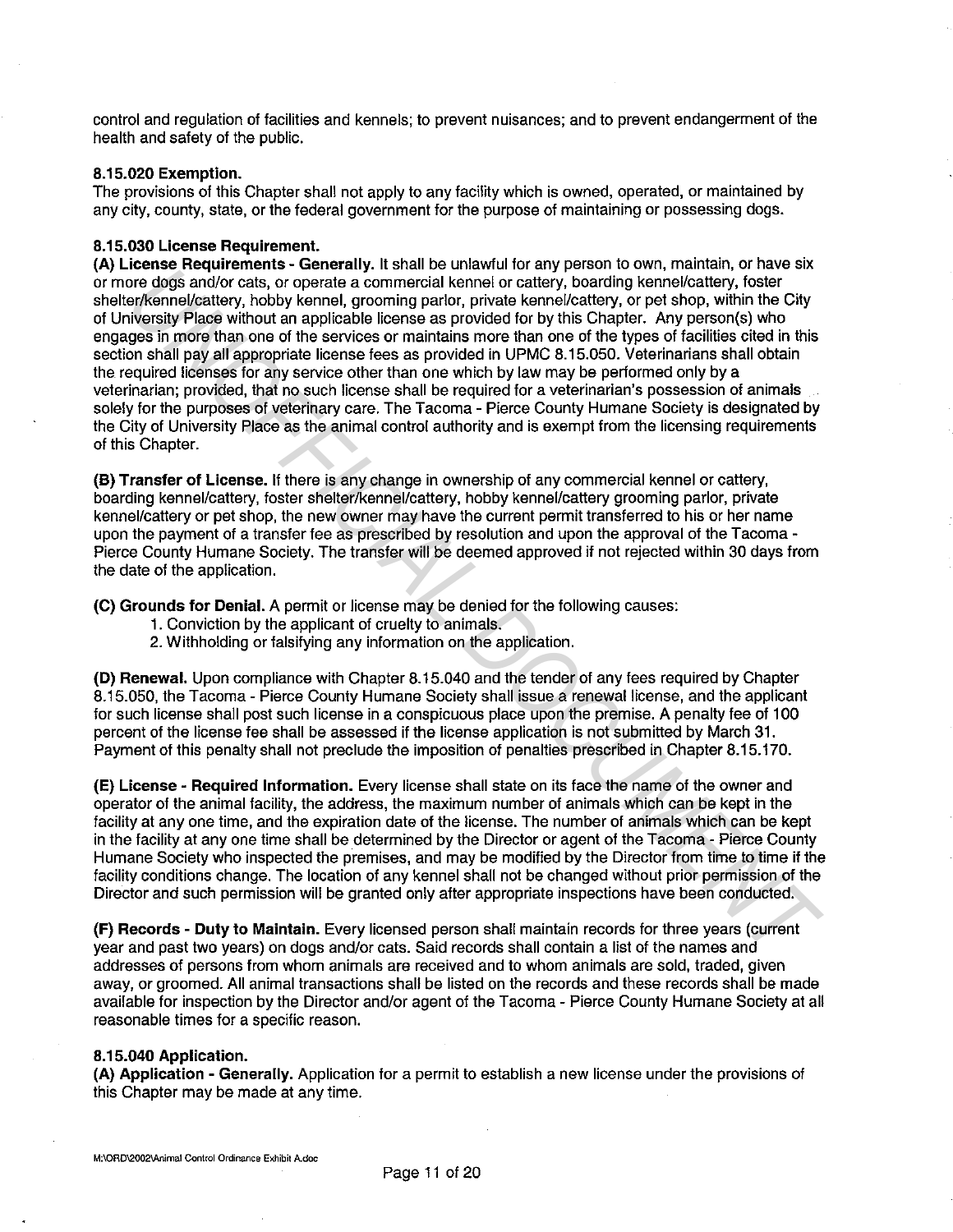**(B) Application - Required Information.** Any person applying for a license as required by this Chapter shall submit to the Tacoma - Pierce County Humane Society the following information:

- 1. The name and address of the person(s) owning the facility;
- 2. The name and address of the person(s) having the supervision of the facility;
- 3. The address or location of the facility;
- 4. The maximum number of dogs and/or cats or combination thereof which such facility will contain;
- 5. The name and address of the person designated by the applicant as agent for the service of legal process or notice;
- 6. A written statement issued by the appropriate University Place Division responsible for enforcing the City's Zoning Code that such commercial kennel or cattery, boarding kennel/cattery, foster shelter/kennel/cattery, hobby kennel/cattery, grooming parlor, private kennel/cattery, or pet shop is in compliance with applicable zoning provisions;
- 7. A statement by the applicant giving permission for inspection of the facilities at any reasonable time;
- 8. A statement or permit from the Tacoma-Pierce County Health Department to insure that adequate provisions for sanitary facilities can be provided;
- 9. If the applicant is a pet store, a list of all species of animals such as dogs, cats, birds, reptiles, primates, insects, fish, rodents, and any/or all others, that are to be sold;
- 10. The name and address of the licensed veterinarian who cares for the applicant's sick or injured animals;
- 11. Proof that the application indicates the appropriate type of kennel category (commercial kennel or cattery, boarding kennel/cattery, foster shelter/kennel/cattery, hobby kennel/cattery, grooming parlor, private kennel/cattery, or pet shop). Proof may be in the form of a business license, a bona fide membership in a purebred animal club, or other such evidence acceptable to the Director of the Humane Society. A meChyazoning Code that such appropriate University have the consideration of the Chyazoning Code that such compensation for cattery, botantling is<br>manifestating, forced that such compensation of the propriation of the fa

#### **8.15.050 Fees.**

The application for a commercial kennel or cattery, foster shelter/ kennel/cattery, boarding kennel/cattery, hobby kennel/cattery, grooming parlor, private kennel/cattery or pet shop license as required by this Chapter may be accompanied by a fee as prescribed by resolution:

Any person who has a change in the category under which a permit was issued may be subject to reclassification and an appropriate adjustment of the permit fee. If the license is denied, no part of the application fee shall be refunded to the applicant.

#### **8.15.060 License.**

Upon compliance with Chapter 8.15.040 and the tender of any fees as required by Chapter 8.15.050, the Tacoma - Pierce County Humane Society shall issue a license for such commercial kennel or cattery, boarding kennel/ cattery, foster shelter/kennel/cattery, hobby kennel/cattery, grooming parlor, private kennel/cattery or pet shop.

**(A) Duty to Comply.** The licensee shall comply with all standards, rules and regulations set forth in this Chapter throughout the licensing period.

**(B) Duty to Post.** The licensee shall post such license in a conspicuous place upon the premises where such commercial kennel or cattery, boarding kennel/cattery, foster shelter/kennel/cattery, hobby kennel/cattery, grooming parlor, private kennel/cattery or pet shop is maintained.

**(C) Duty to Offer Temporary Licenses.** The licensee shall have and offer to clients the free, 90-day, temporary licenses.

**(D) Distribution.** The Tacoma - Pierce County Humane Society will distribute each license to the following agencies:

- 1. Office of Fire Prevention and Arson Control;
- 2. City of University Place Building Inspection Division;
- 3. City of University Place Planning Division;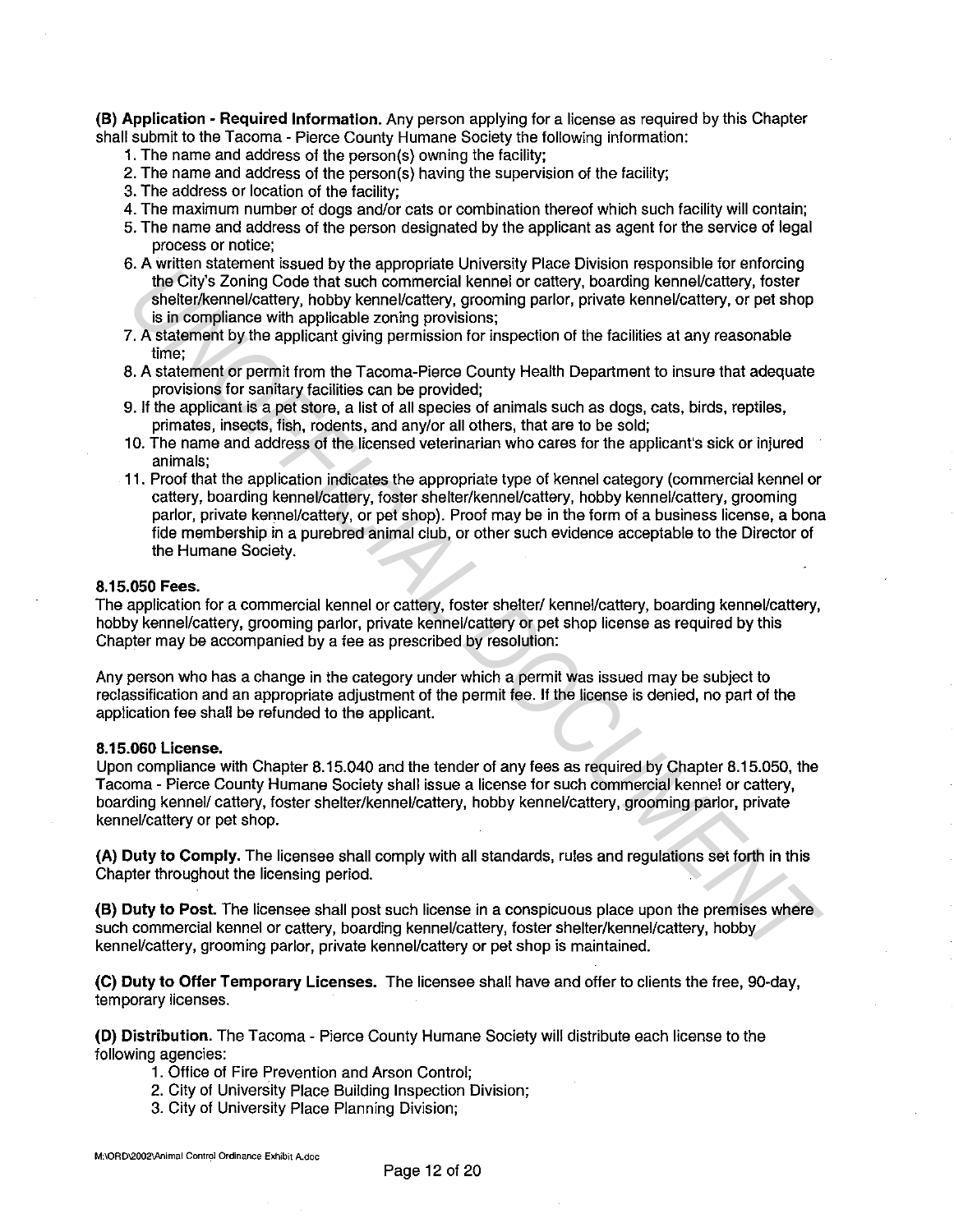- 4. The Tacoma Pierce County Humane Society; and
- 5. Tacoma-Pierce County Health Department.

# **8.15.070 Director - Power and Duties.**

- **(A)** The Tacoma Pierce County Humane Society shall promulgate such standards, rules, and regulations as are necessary for the operation of this Chapter. These standards, rules, and regulations shall be developed in conjunction with one representative from each group covered under this Chapter and a representative from Departments listed in Chapter 8.15.060 (D). These standards, rules, and regulations may be updated at least annually and shall include but are not limited to the following:
	- 1. Sanitation and safety regulations;
	- 2. Minimum standards for food and water;
	- 3. Standards for facility construction and maintenance;
	- 4. Classification and separation of animals;
	- 5. Requirements for veterinarian care; and
	- 6. Pet license tag requirements.
- **(B)** A copy of the standards, rules, and regulations promulgated by the Director shall be furnished to each applicant for a license or license renewal.
- **(C)** Initial application for any of the licenses covered under this Chapter shall be provisional and will be issued after the applicant complies with these regulations and any rules and regulations that may subsequently be formulated. The applicant must be in total compliance with the rules and regulations at the end of six months or within a correction time schedule for compliance with this Chapter.

#### **8.15.080 Advertising Limitations.**

No hobby kennel or private kennel/cattery shall have signs, displays, or other visual representation advertising animals for sale or breeding.

#### **8.15.090 License Expiration.**

Each license issued under the authority and provisions of this Chapter shall expire on December 31 of the year of issuance.

## **8.15.100 License Renewal.**

All license renewals shall be processed in the same manner as the original application except that a written statement from the City of University Place Planning Division and the Tacoma-Pierce County Health Department, as required in Chapters 8.15.040 (B) (6) and (8), will not be required. License renewals shall require the applicant to prove that the facility is still used for the same category of kennel activity (commercial kennel or cattery, foster shelter/kennel/cattery, hobby kennel, grooming parlor, private kennel/cattery, or pet shop). Proof may be in the form of a business license, a bona fide membership in a purebred animal club, or other such evidence acceptable to the Director of the Humane Society. standards, rues, and regulations and performance and these there is the sole of the following infinited to the following:<br>
2. Minimitan standards for foodinal water,<br>
2. Minimitan standards for foodinal water.<br>
4. Classifi

# **8.15.110 License Suspension and Revocation.**

Any license issued for commercial kennel or cattery, foster shelter/kennel/cattery, hobby kennel, grooming parlor, private kennel/cattery or pet shop under the provisions of this Chapter shall be subject to suspension or revocation if the Tacoma - Pierce County Humane Society determines that such commercial kennel or cattery, foster shelter/kennel/cattery, hobby kennel, grooming parlor, private kennel/cattery or pet shop is being operated in violation of this Title, but only after a fair and impartial hearing before the Hearing Examiner.

## **8.15.120 Appeal of License Suspension or Revocation.**

Within 30 days after the hearing, as provided in Chapter 8.15.110, the Hearing Examiner shall notify the applicant or the holder of the license, in writing, of the determination and the reasons therefore. The sole method of judicial review from a decision of the City of University Place Hearing Examiner shall be before the Superior Court for Pierce County. Notice of appeal shall be filed with the Clerk of the Court within 21 days of the action or decision by which a person is aggrieved. Any person whose license or permit is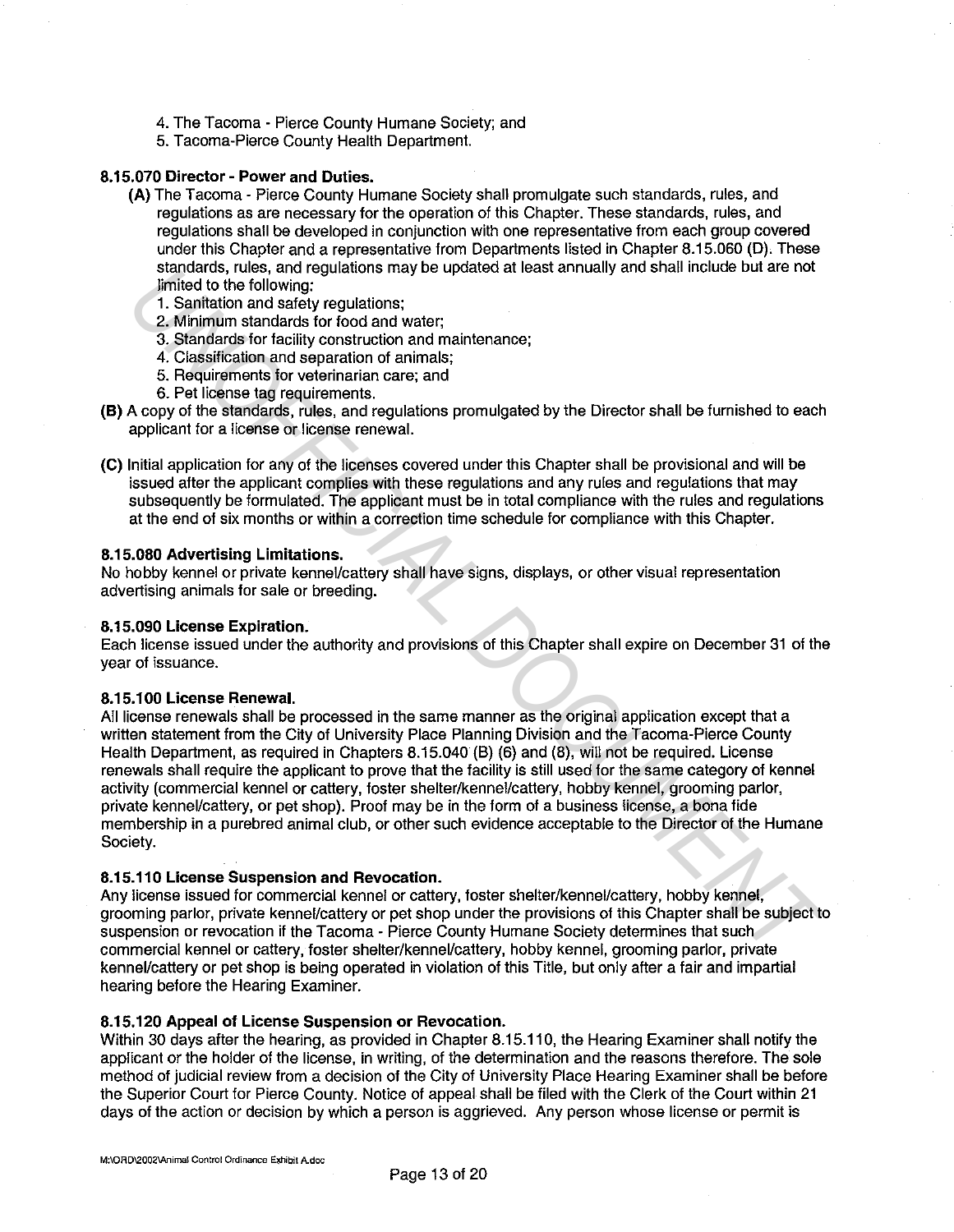revoked shall, within 30 days thereafter, humanely dispose of all animals owned, kept, or harbored by such person, or be sold, or given away, and no part of the permit or license fee shall be refunded.

## **8.15.130 Inspection.**

It shall be a condition of the issuance of any permit or license that the licensing authority be permitted to inspect all animals, and the premises where animals are kept, at reasonable intervals to protect the health and safety of the animals and of the community. If permission for such inspection is refused, the permit or license of the refusing owner may be revoked. An enforcement officer shall have the authority to enter the premises if a permit or license holder is keeping animals in his/her own residence.

## **8.15.140 lmpoundment.**

An enforcement officer may impound any animal that is disabled or diseased because of neglect, abuse, or improper care, or whose condition constitutes a threat or danger to the public health or safety.

## **8.15.150 Civil Remedy.**

Whenever a violation of the provisions of this Chapter constitutes a public nuisance, the Prosecuting Attorney may bring action on behalf of the City or the enforcement agency, for abatement, damages, and/or mandatory or prohibitory relief as provided for by law.

## **8.15.170 Compliance.**

Compliance with the provisions of this Chapter may not be deemed compliance with, or eliminate the necessity for compliance with other applicable provisions of the laws of the State of Washington or of the City of University Place.

# *Chapter 8.20*

**POTENT/ALLY DANGEROUS DOGS** 

**Sections:** 

**8.20.010 Declaration of Dogs as Potentially Dangerous - Procedure.** 

**8.20.020 Permits and Fees.** 

**8.20.030 Confinement and Identification of Potentially Dangerous Dogs.** 

**8.20.040 Notification of Status of Potentially Dangerous Dog.** 

**8.20.050 Penalty for Violation.** 

# **8.20.010 Declaration of Dogs as Potentially Dangerous - Procedure.**

**(A)** The animal control agency shall classify potentially dangerous dogs. The agency may find and declare an animal potentially dangerous if an animal control officer has probable cause to believe that the animal falls within the definitions set forth in Chapter 8.01.010. The finding must be based upon: ans in a permit to means invokent is neeptrug animitate in metric contrises and a permit of the properties.<br> **UNOFFICIAL DEVELOTS AND THE CONDUCT CONDUCT**<br> **UNOFFICIAL DEVELOTS** (**C** which considers a thread to discussed b

- 1. The written complaint of a citizen who is willing to testify that the animal has acted in a manner which causes it to fall within the definition of Chapter 8.01.010; or
- 2. Dog bite reports filed with the animal control agency; or
- 3. Actions of the dog witnessed by any animal control officer or law enforcement officer; or
- 4. Other substantial evidence.

**(B)** The declaration of potentially dangerous dog shall be in writing and shall be served on the owner in one of the following methods:

- 1 . Certified mail to the owner's last known address; or
- 2. Personally; or
- 3. If the owner cannot be located by one of the first two methods, by publication in a newspaper of general circulation.

**(C)** The declaration shall state at least:

- 1. The description of the animal;
- 2. The name and address of the owner of the animal, if known;
- 3. The whereabouts of the animal if it is not in the custody of the owner;
- 4. The facts upon which the declaration of potentially dangerous dog is based;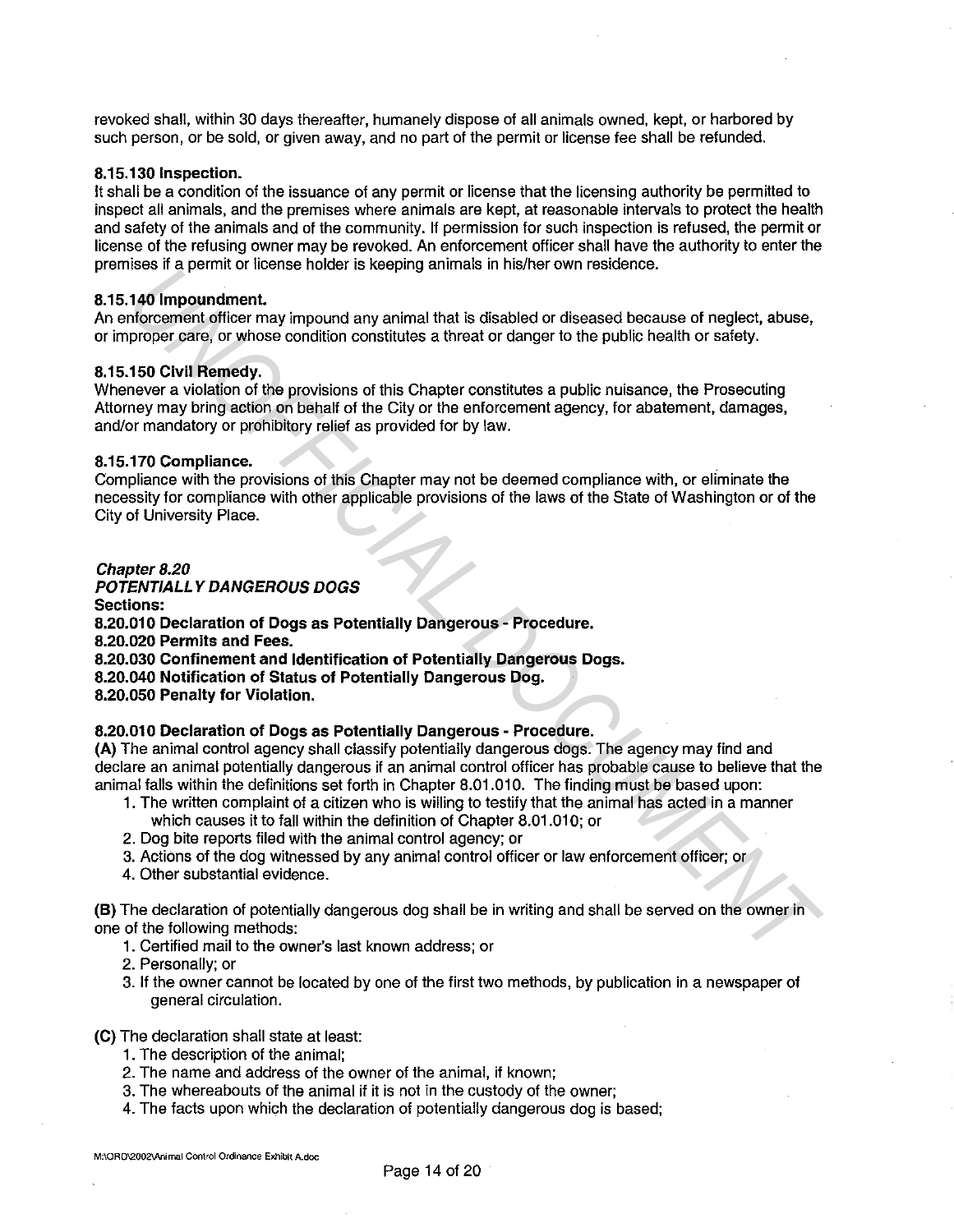- 5. The availability of a hearing in case the person objects to the declaration, if a request is made within ten days;
- 6. The restrictions placed on the animal as a result of the declaration of potentially dangerous dog; and
- 7. The penalties for violation of the restrictions, including the possibility of destruction of the animal, and imprisonment or fining of the owner.
- **(D)** If the owner of the animal wishes to object to the declaration of potentially dangerous dog:
	- 1. The owner may request a hearing before the director of the animal control agency or the director's designee by submitting a written request and payment of a administrative review fee as prescribed by resolution to said director or the director's designee within ten days of receipt of the declaration, or within ten days of the publication of the declaration pursuant to Chapter 8.20.010 (B).
	- 2. If the director or the director's designee finds that there is insufficient evidence to support the declaration, it shall be rescinded, and the restrictions imposed thereby annulled.
	- 3. If the director or the director's designee finds sufficient evidence to support declaration, the owner may appeal such decision pursuant to the City of University Place Hearing Examiner Code, provided that the appeal and the payment of an appeal fee as prescribed by resolution must be submitted to the Animal Control Agency within ten working days after the director or the director's designee finds sufficient evidence to support the declaration.
	- 4. An appeal of the Hearing Examiner's decision must be filed in Superior Court within 21 days of the date of the Hearing Examiner's written decision.
	- 5. During the entire appeal process, it shall be unlawful for the owner appealing the declaration of potentially dangerous dogs to allow or permit such dog to:
		- a. Be unconfined on the premises of the owner; or
		- b. Go beyond the premises of the owner unless such dog is securely leashed and humanely muzzled or otherwise securely restrained.

## **8.20.020 Permits and Fees.**

Following a declaration of potentially dangerous dog and the exhaustion of the appeal therefrom, the owner of a potentially dangerous dog shall obtain a permit for such dog from the animal control agency, and shall be required to pay the fee for such permit as prescribed by resolution. In addition, the owner of a potentially dangerous dog shall pay an annual renewal fee for such permit as prescribed by resolution. Should the owner of a potentially dangerous dog fail to obtain a permit for such dog from the animal control agency or to appeal the declaration of potentially dangerous dog, the animal control agency is authorized to seize and impound such dog and, after notification to the owner, hold the dog for a period of no more than five days before destruction of such dog by the animal control agency. True other hast regulates a fleading between the duction of the dimension of the dimension of the declaration of the declaration process degrees to the declaration of the declaration present of the declaration of the decla

# **8.20.030 Confinement and Identification of Potentially Dangerous Dogs.**

**(A)** Following a declaration of potentially dangerous dog and the exhaustion of the appeal therefrom, it shall be unlawful for the person owning or harboring or having care of such potentially dangerous dog to allow and/or permit such dog to:

- 1. Be unconfined on the premises of such person; or
- 2. Go beyond the premises of such person unless such dog is securely leashed and humanely muzzled or otherwise securely restrained.

**(B)** Potentially dangerous dogs must be tattooed or have a microchip implanted for permanent identification. This information must be on record at the offices of the Tacoma - Pierce County Humane Society.

**(C)** The residence or property where a potentially dangerous dog is confined must have a warning sign conspicuously posted and visible from all streets and public rights-of-way adjacent thereto, clearly stating "Warning, Potentially Dangerous Dog," with letter size not smaller than two and one-half inches in height.

# **8.20.040 Notification of Status of Potentially Dangerous Dog.**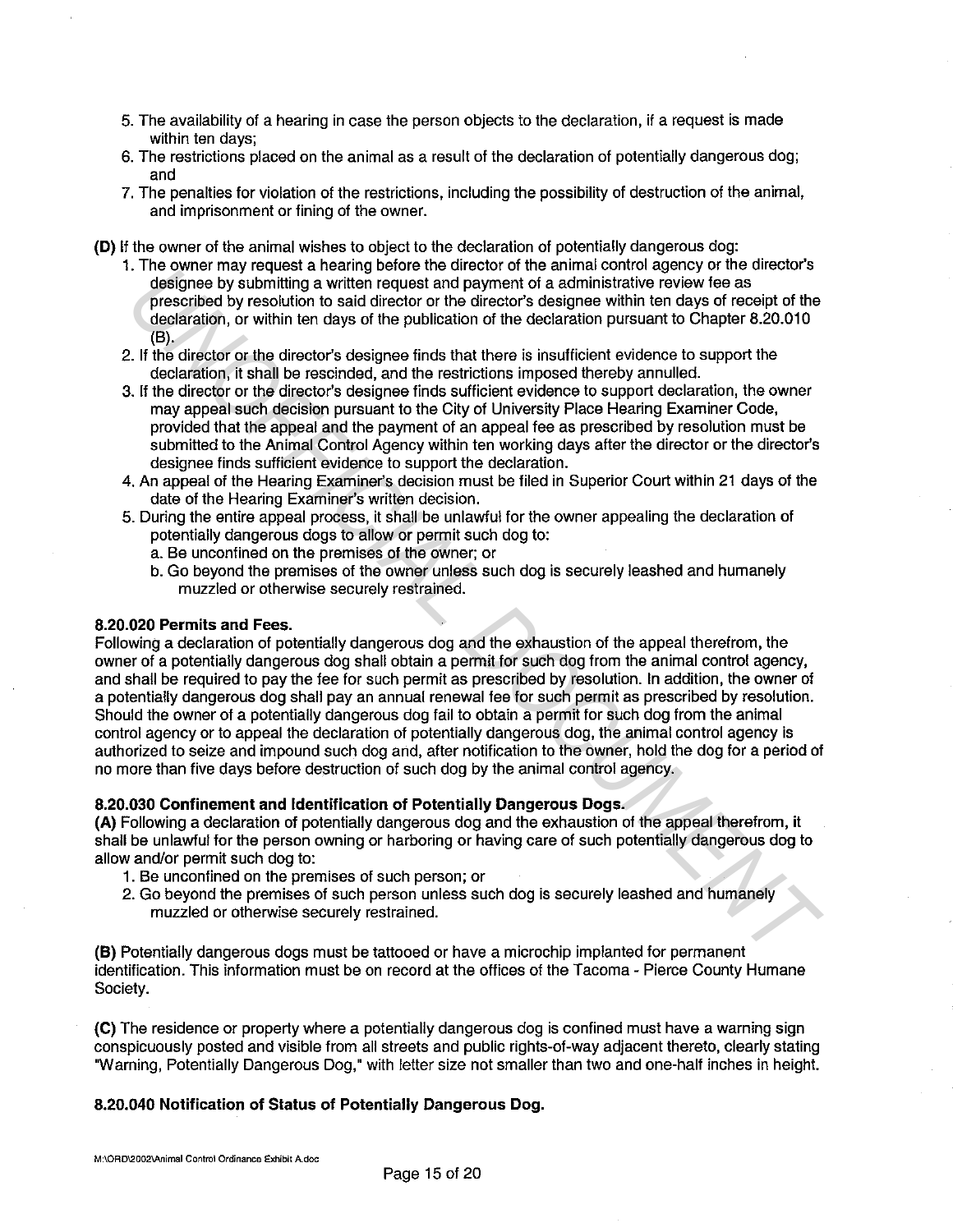**(A)** The owner of a dog that has been classified as a potentially dangerous dog shall immediately notify the animal control agency when such dog:

- A. Is loose or unconfined; or
- B. Has bitten or otherwise injured a human being or attacked another animal or livestock; or
- C. Is sold or given away or dies; or
- D. Is moved to another address.

**(B)** Prior to a potentially dangerous dog being sold or given away, the owner shall provide the name, address, and telephone number of the new owner to the animal control agency. The new owner shall comply with all of the requirements of this Title if that person lives in the City or with those of whichever jurisdiction within which the new owner lives.

## **8.20.050 Penalty for Violation.**

Any person who violates a provision of this Chapter shall, upon conviction thereof, be found guilty of a misdemeanor. In addition, any person found guilty of violating this Chapter shall pay all expenses, including shelter, food, veterinary expenses for identification or certification of the breed of the animal or boarding and veterinary expenses necessitated by the seizure of any dog for the protection of the public, and such other expenses as may be required for the destruction of any such dog. Provided, that any potentially dangerous dog which is in violation of the restrictions contained in Chapter 8.20.020 of this Code or restrictions imposed as part of a declaration as a potentially dangerous dog, shall be seized and impounded. Furthermore, any potentially dangerous dog which attacks a human being, domestic animal, or livestock may be ordered destroyed when, in the court's judgment, such potentially dangerous dog represents a continuing threat of serious harm to human beings or domestic animals. **ESS**, and leap house to the work of the work of the work of the control and the between the control of the control of the City of With the new owner lives.<br>
Universal of the new owner lives.<br>
Universal of the new owner li

**Chapter 8.25 RABIES CONTROL Sections: 8.25.010 Duty of Owner, Custodian and Health Officer. 8.25.020 Quarantine - Notice to Owner. 8.25.030 Quarantine - Duties of Owner. 8.25.040 Handling of an Animal Bitten by Rabid Animal. 8.25.050 Publication of Notice of Outbreak of Rabies. 8.25.060 Procedures. 8.25.200 Violation - Penalty. 8.25.080 Severability.** 

#### **8.25.010 Duty of Owner, Custodian and Health Officer.**

**(A)** It shall be the duty of the owner and/or custodian of any dog or cat within the City to quarantine any dog or cat within the City which he has grounds to suspect of being infected with the disease of rabies or hydrophobia.

## **(B)** If the Health Officer:

- 1. Has grounds to suspect that any dog or cat running at large in the City is infected with rabies or hydrophobia; and
- 2. Has notice that said dog or cat's owner or custodian cannot be determined; and
- 3. Is able to locate and confine said animal;
- the Health Officer shall quarantine the animal as provided in this Chapter.

**(C)** The biting of a human being by a dog or cat causing penetration of the skin by the animal's teeth is specifically declared a ground for suspecting that such animal is so infected.

# **8.25.020 Quarantine - Notice to Owner.**

The Health Officer may initiate a quarantine by delivering to the owner or custodian of such suspected animal, by either certified mail or by hand delivering to a responsible person present on the premises, a written notice of such quarantine which shall prescribe the duration of the quarantine period; provided,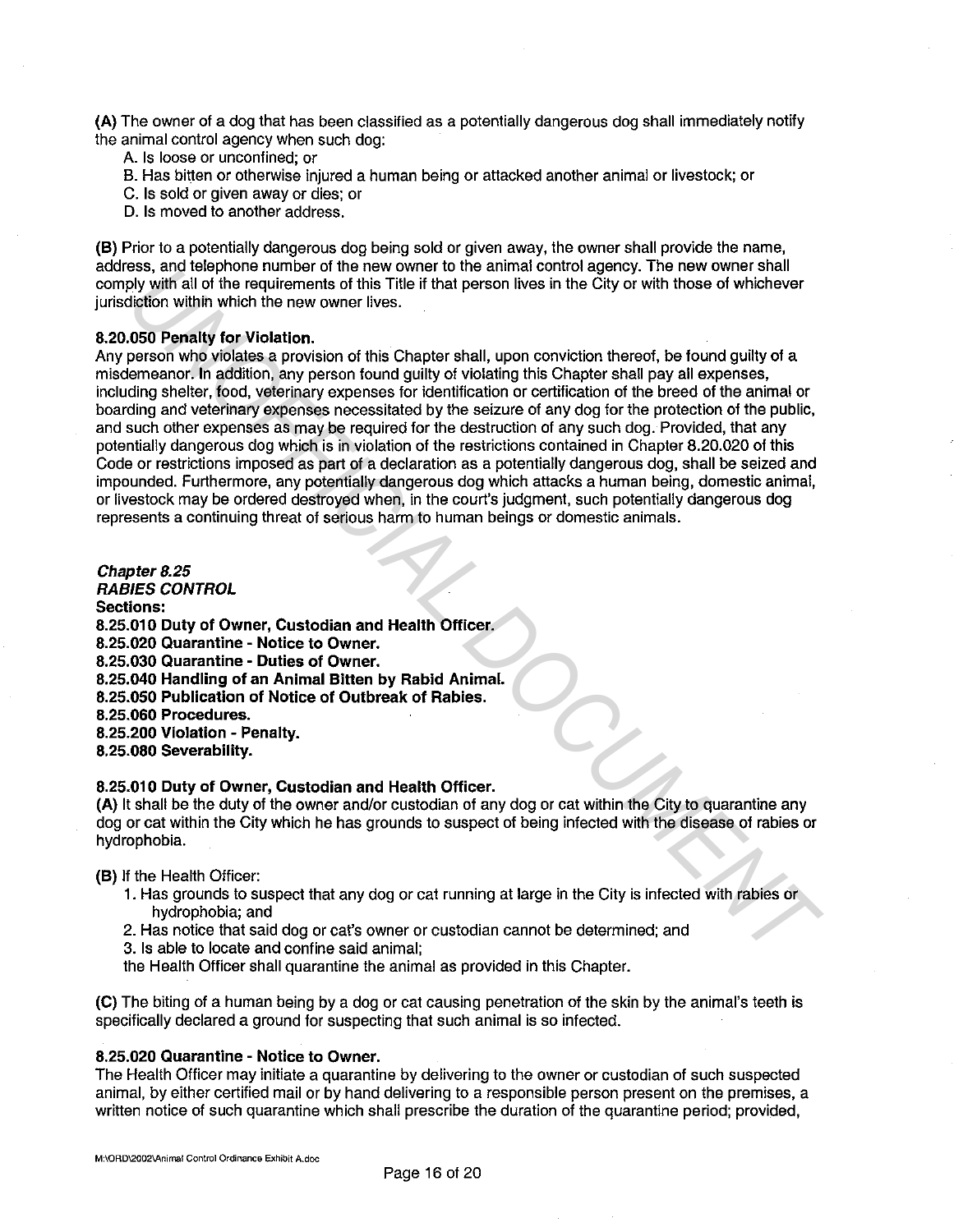that the period of the quarantine shall not exceed ten days, unless it is determined that the animal is infected with rabies. The delivery of the notice of quarantine to a responsible person present upon the premises where such animal is kept shall be considered service of a notice upon the owner or custodian. Any such animals so quarantined shall be impounded in the Tacoma-Pierce County Humane Society Animal Shelter or a local veterinary clinic's kennel. In the discretion of the Health Officer, the animal may be quarantined upon the premises of the owner or any other person so long as the requirements of the quarantine are strictly fulfilled.

## **8.25.030 Quarantine • Duties of Owner.**

**(A)** During the period of any quarantine, the owner or custodian of a quarantined animal shall not allow the animal to come in contact with any other animal or person or permit such animal to run at large outside of the premises where quarantined or upon the premises itself, unless the premises is enclosed by a secure fence from which the animal cannot escape. When the fence encloses the access to the premises, the animal must be restricted to leave free access to those persons lawfully entering the premises.

**(B)** The owner or custodian shall not remove or cause the animal to be removed from the premises without the prior consent of the Health Officer. These restrictions shall continue until the animal is released from quarantine. If any animal is found running at large after the commencement of the quarantine period or is removed from the premises where quarantined, it shall be impounded and unless claimed and redeemed by its owner or custodian within two days after the expiration of the quarantine period, may be destroyed by the proper authorities. **During the parido of any quaractrime. In owner or ustodian of a quaractrinod animal stall not altions and the pariton of the beam of the pariton of the pariton of the pariton of the pariton of the pariton of the pariton o** 

**(C)** Upon redemption of a dog, cat or other animal released from quarantine from the Tacoma-Pierce County Humane Society Animal Shelter, the owner or custodian shall pay the same impound fee and board fee for any dog, cat or other animal quarantined in the Animal Shelter, as provided for in Chapter 8.01.070 of the City of University Place Code; provided, however, if the animal is brought to the Animal Shelter by the owner or custodian, the service fee shall be waived.

## **8.25.040 Handling of an Animal Bitten by Rabid Animal.**

When an animal is known to have been bitten by a rabid animal, the following procedures shall be followed:

- **(A)** Unvaccinated Animal. An unvaccinated animal shall be immediately destroyed; provided, that upon the election of the owner, the animal may be kept, at its owner's expense, in strict isolation in a kennel under veterinary supervision for a minimum period of six months following the bite.
- **(B)** Vaccinated Animal. A vaccinated animal shall be handled as follows:
	- 1. The animal shall be immediately revaccinated with an approved rabies vaccine and confined under the supervision of a veterinarian for a period of thirty days following revaccination; or
	- 2. If the animal is not immediately revaccinated, it shall be confined in strict isolation in a kennel for six months under the supervision of a veterinarian; or
	- 3. The animal may be destroyed if the owner or custodian does not comply with subsections 1. or 2. above.

# **8.25.050 Publication of Notice of Outbreak of Rabies.**

Upon any outbreak of rabies or when rabies has been diagnosed within the City, and when in the judgment of the Health Officer there is imminent danger of the spread of the disease, the Health Officer shall publish a notice to that effect in the official newspaper of the City for three successive days. For a period of six weeks following the final publication of the notice, the owner or custodian of a dog shall keep the dog securely confined at all times by leash or in a tight enclosure from which the dog cannot escape. During said period any dog found running at large in the City shall be impounded and unless claimed and redeemed by its owner within two days following such impounding, may be destroyed by the proper authorities. Any person charged with the enforcement of this chapter may destroy any dog found running at large within the City when, after reasonable effort, he is unable to impound the dog, or after reasonable investigation, is unable to locate the owner or custodian thereof. The Health Officer shall have authority to extend the six-week time period for additional six-week periods by notice given in the manner provided above until, in his judgment, the imminent danger of the spread of the disease is no longer present.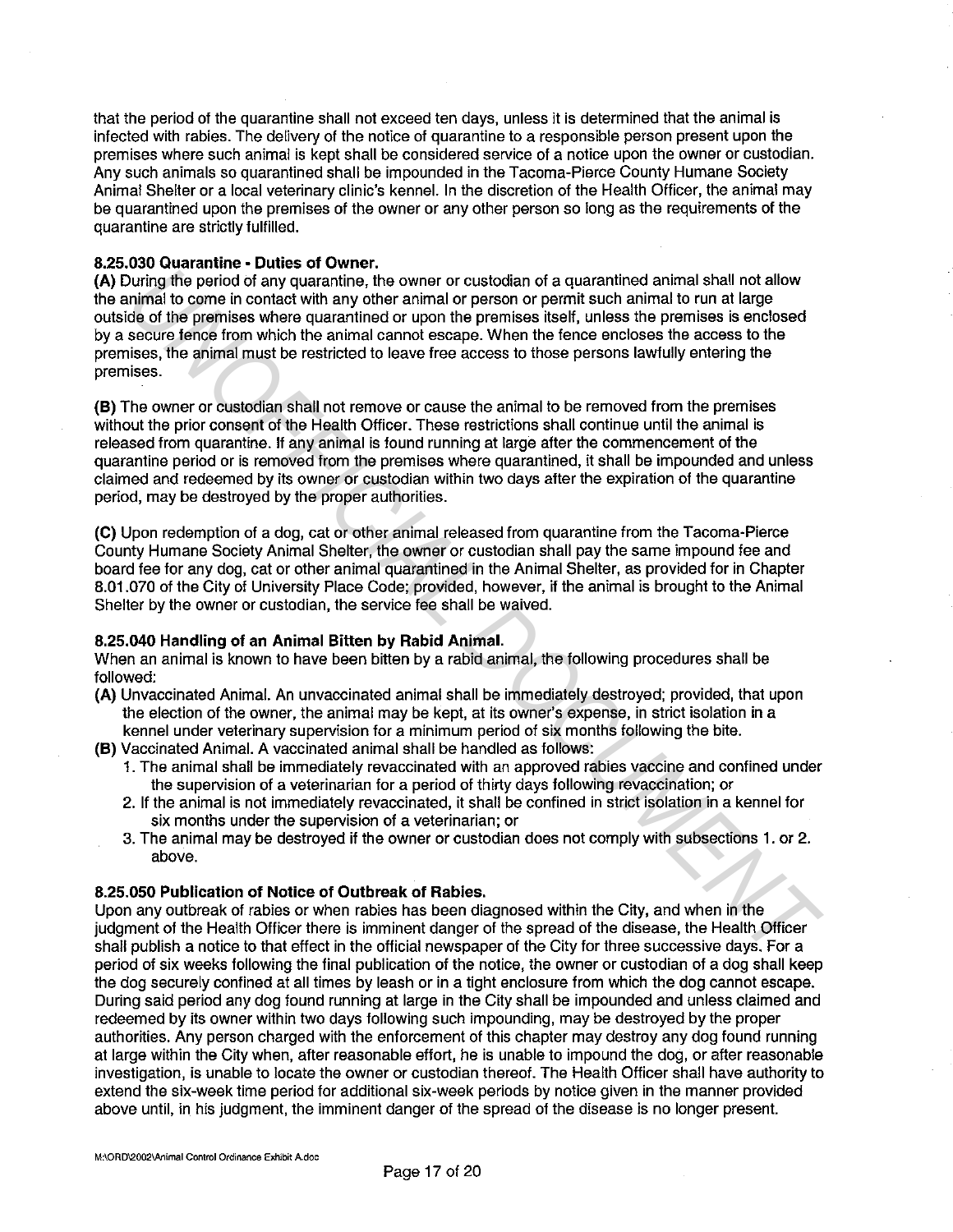#### **8.25.060 Procedures.**

The Health Officer is authorized and directed to develop a quarantine program for dogs, cats, and other household pets and otherwise to develop procedures for the enforcement of this Chapter.

#### **8.25.200 Violation - Penalty.**

Any person, firm or corporation violating any of the provisions of this Chapter shall be guilty of a misdemeanor and shall be penalized by a fine.

#### **8.25.080 Severability.**

If any provision of this Chapter or its application to any person or circumstance is held invalid, the remainder of the Chapter or the application of the provision to other persons or circumstances shall not be affected.

**Chapter 8.30 DOG CONTROL ZONES Sections: 8.30.010 Dog Control Zone Established. 8.30.020 Dogs Off Premises. 8.30.030 Violation - Civil Infraction. 8.30.040 Penalty.** 

# **8.30.010 Dog Control Zone Established.**

The City of University Place is hereby established as a Dog Control Zone.

#### **8.30.020 Dogs Off Premises.**

Within a Dog Control Zone, any person owning or having charge, care, custody, or control of any dog shall keep such dog exclusively upon his own premises, except that the dog may be off the premises if it is under control of its owner or a competent person by a leash.

## **8.30.030 Violation - Civil Infraction.**

Any violation of this Chapter is unlawful and shall constitute a violation pursuant to Chapter 1.20 UPMC. Such penalty is in addition to any other remedies or penalties specifically provided in this Title.

#### **8.30.040 Penalty.**

Any person convicted of a violation of this Chapter shall be deemed guilty of a misdemeanor, and, in addition to any other remedies or penalties specifically provided for herein, may be punished by a fine of not more than \$1,000.00, or by imprisonment not to exceed 90 days in jail, or by both such fine and imprisonment.

#### **Chapter 8.35**

**BABY CHICKS, RABBITS, AND DUCKLINGS Sections: 8.35.010 Unlawful to Sell or Give Away in Quantity Under Six. 8.35.020 Exception - Sale or Gift for Educational Purposes. 8.35.030 Artificial Coloring Unlawful. 8.35.040 Commercial Sale Not Affected. 8.35.050 Violation - Civil Infraction. .080 Severability.**<br> **UNOFFICIAL AND SECT AND MOREMATIVE CONDUCT AND SECT AND SECT AND SECT AND SECT AND CONDUCTED SECTION OF THE SECTION OF THE SECTION OF THE SECTION OF THE SECTION OF THE SECTION OF THE SECTION OF THE S** 

#### **8.35.010 Unlawful to Sell or Give Away in Quantity Under Six.**

It shall be unlawful for any person, firm or corporation to sell or offer for sale, barter or giveaway living baby chicks, rabbits, ducklings or other fowl under two months of age in any quantity less than six.

# **8.35.020 Exception - Sale or Gift for Educational Purposes.**

Chapter 8.35.010 shall not apply to the sale, offer for sale, barter or gift of living baby chicks, rabbits, ducklings, or other fowl when such transaction is for organized institutional and/or educational purposes.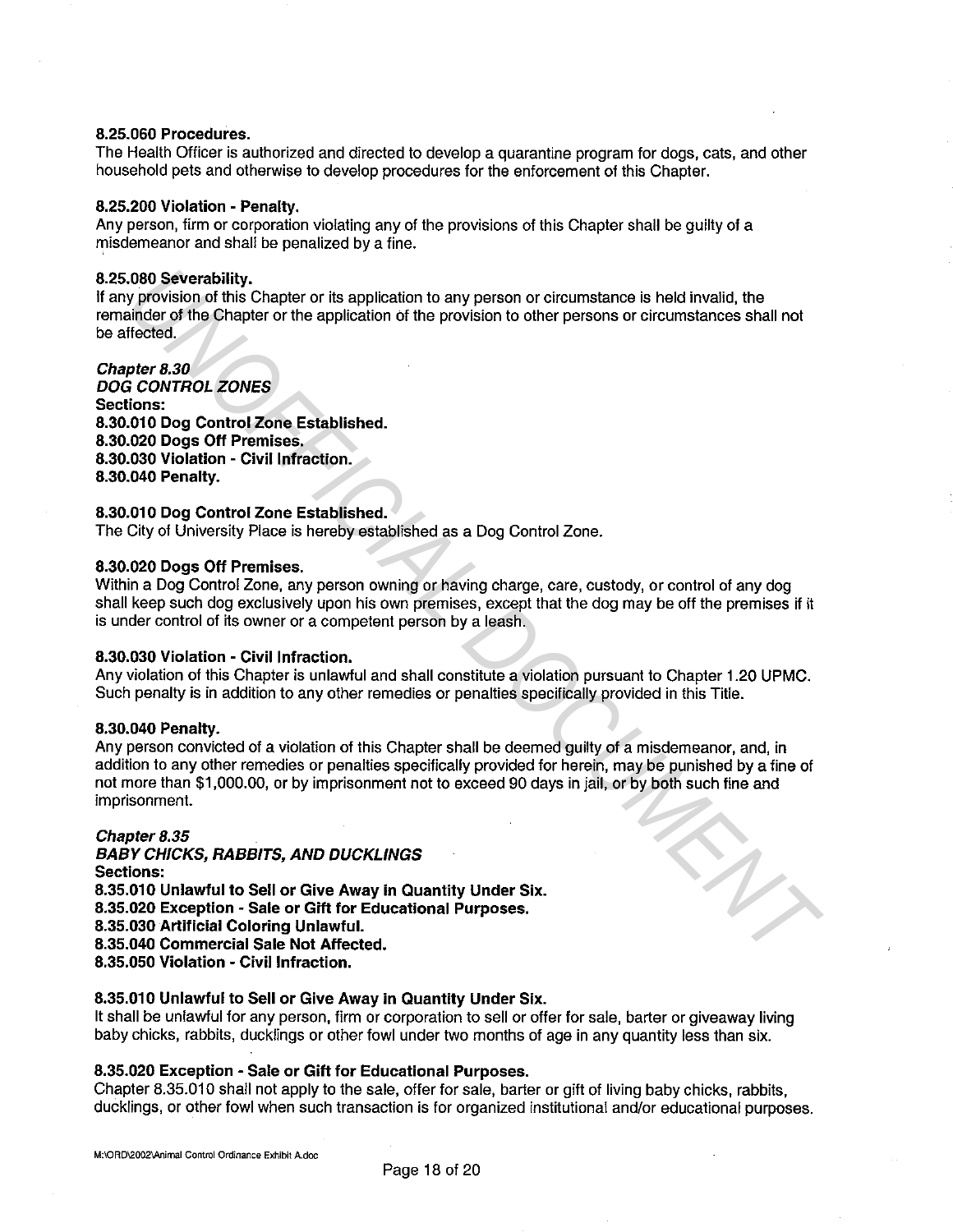## **8.35.030 Artificial Coloring Unlawful.**

It shall be unlawful for any person, firm or corporation to sell, offer for sale, barter, giveaway, or display living baby chicks, rabbits, ducklings or other fowl, which have been dyed, colored or otherwise treated so as to impart to them an artificial color.

## **8.35.040 Commercial Sale Not Affected.**

This Chapter shall not be construed to prohibit the sale or display of natural baby chicks, rabbits, ducklings or other fowl in proper brooder facilities by hatcheries or stores engaged in the business of selling them for commercial purposes.

## **8.35.050 Violation - Civil Infraction.**

Any violation of this Chapter is unlawful and shall constitute a violation pursuant to Chapter 1.20 UPMC. For each act herein prohibited of a continuing nature, each day shall be considered a separate offense.

**Chapter 8.40 WILD ANIMALS AND REPTILES Sections: 8.40.01 O Animal Defined. 8.40.020 Vicious, Venomous/Poisonous or Dangerous Wild Animals. 8.40.030 Duty to Advise Purchaser/Recipient. 8.40.040 Allowing Wild or Vicious Animals to Run at Large Prohibited. 8.40.050 Exceptions for Circuses, Zoos, and Transportation of Wild Animals. 8.40.060 Violations - Penalty - Continuing Offenses. Cross-reference: RCW 9.08.010** 

#### **8.40.010 Animal Defined.**

For purposes of this Chapter, "animal" means all reptiles, birds, invertebrates, mammals, amphibians, and fish.

#### **8.40.020 Vicious, Venomous/Poisonous or Dangerous Wild Animals.**

No person shall have, keep, maintain, or have in his/her possession or under his/her control, within the City of University Place, any lion, tiger, bear, chimpanzee, gorilla, cougar, mountain lion, badger, wolf, coyote, fox, lynx, or any other vicious or venomous/poisonous wild animal; provided, persons residing in the City of University Place may keep potentially dangerous wild animals other than a lion, tiger, bear, chimpanzee, gorilla, cougar, mountain lion, badger, wolf, coyote, fox, lynx, or other vicious or venomous/poisonous wild animal, if they obtain a permit from the Tacoma-Pierce County Humane Society. Such permits shall be granted only upon a showing by the applicant that adequate safeguards have been instituted and will be maintained which effectively control any dangerous or vicious propensities of such animal, and eliminate any danger to individuals and property, and that the keeping and maintaining of such animal will be in the best interests of the animal and will in no way constitute a nuisance to the occupant of any surrounding property. Nothing in this Section shall be construed to exonerate anyone from liability that may occur from the keeping of such wild animal whether under permit or not. og them for commercial purposes.<br>
2.650 Violation - Civil infraction.<br>
2.650 Violation of this Chapter is unlawful and shall constitute a violation pursuant to Chapter 1.20 UPMC.<br>
2.001016101 of this Chapter is unlawful an

#### **8.40.030 Duty to Advise Purchaser/Recipient.**

Any person offering for sale or gift any animal in the City of University Place which falls within Chapter 8.40.020 shall have the duty to advise the purchaser or recipient of the wild nature of the animal and its vicious, venomous/poisonous, or dangerous propensities and of the fact that possession of such animal is regulated or prohibited by the City of University Place Municipal Code.

# **8.40.040 Allowing Wild or Vicious Animals to Run at Large Prohibited.**

No person owning or having charge, custody, control, or possession of any animal specified in Chapter 8.40.020 shall permit or allow the same to run at large upon any highway, street, lane, alley, court, or any other place, public or private, or within the premises of such person in such a manner as to endanger any person lawfully entering such premises.